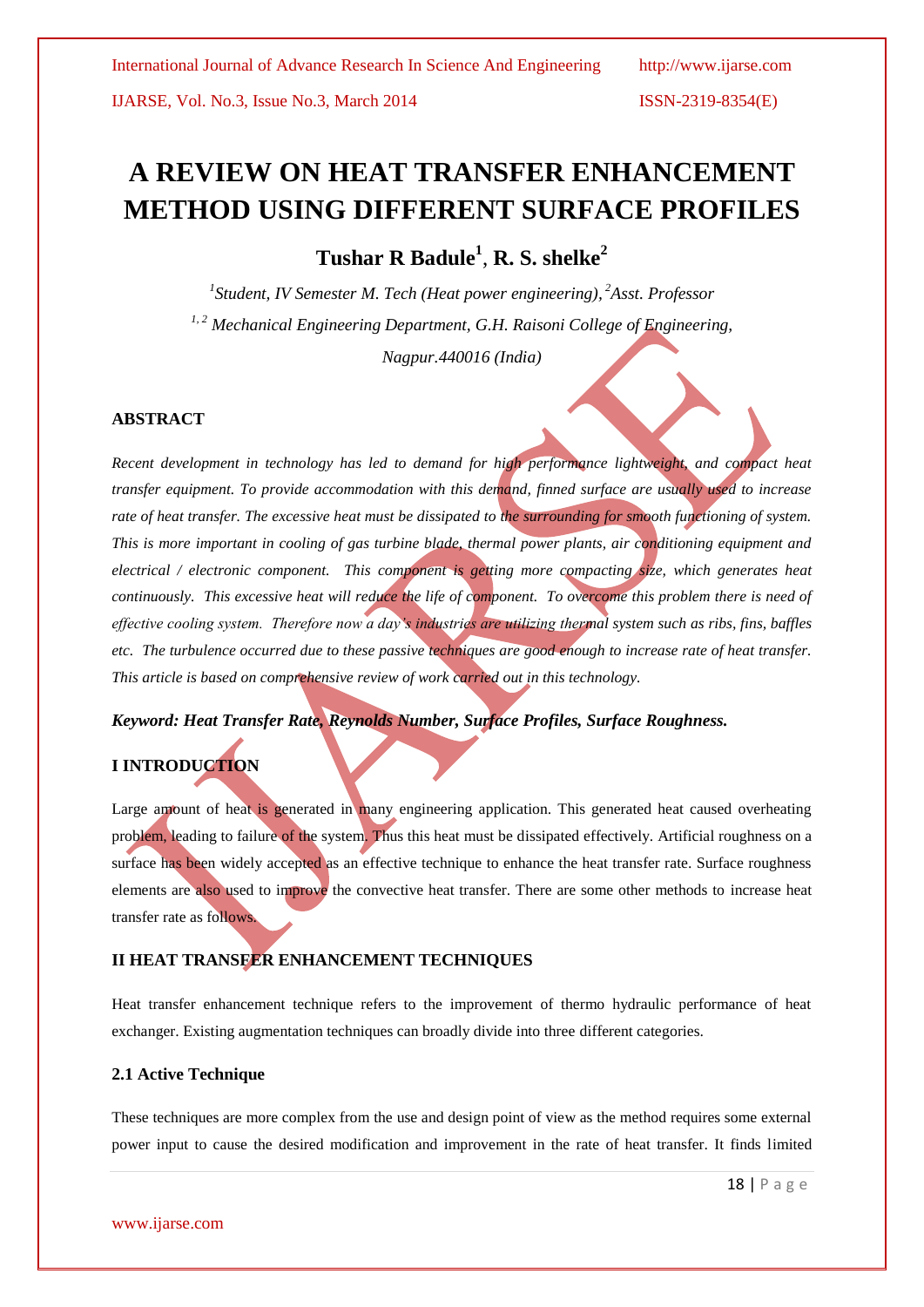### International Journal of Advance Research In Science And Engineering http://www.ijarse.com

### IJARSE, Vol. No.3, Issue No.3, March 2014 ISSN-2319-8354(E)

application because of the need of external power in many practical applications. Various active techniques such as mechanical aids, fluid vibrations, surface vibrations, jet impingement.

### **2.2 Passive Technique**

These techniques generally use surface geometrical modification to the flow channel by incorporating inserts, ribs or additional device. They promote higher heat transfer coefficient by disturbing the existing flow behavior which also leads to increase in the pressure drop. Heat transfer enhancement by this technique can be achieved by using rough surface, extended surface, and treated surface.

### **2.3 Compound Technique**

This method is based on combination of active and passive method. A compound augmentation technique is the one where more than one of the above mentioned techniques is used in combination with the purpose of further improving the thermo-hydraulic performance of a heat exchanger.

### **III REVIEW OF SOME RESEARCHERS**

**MayankUniyalet al., [1]**in this paper with the help passive techniques researchers had studied on forced convection for plain and dimpled surfaces to improve the heat transfer rate by comparing the two different fin surfaces with same dimensions. It has practical application for cooling of turbine airfoils. Experiments were done between plain and dimpled surface which were come on to conclusion that dimpled fin have more heat transfer coefficient than plain fin.

**KenichiroTakeishi et al., [2] in this paper experiment was carried out on rectangular duct for convective heat** transfer and pressure loss for enhancing the heat transfer coefficient. For improving the cooling efficiency the inclined pin-fin were used for enhancing the heat transfer coefficient and fin shape. In this experiment four kinds of pin-fin arrangement were tested. It was concluded that by using the 45 degree incline fin heat exchanger factor can be improve.

**Shivdas S. Kharche et al., [3]** in this paper by using the natural convection heat transfer through fin was experimentally studied to increase the heat transfer rate. The objective of this paper was to compare the effect of heat transfer coefficient for notch and without fins. This paper mainly focuses on heat transfer rate of copper fin for greater heat transfer which is needed to increase rate of modernization and extent use of copper is tested. It was observe that, the heat transfer rate in notched fins is more than the un-notched fins. It was concluded that the average heat transfer coefficient for without notched fin is 8.3887 W/m2K and for 20% notched fins it is 9.8139 W/m2K. It was concluded that the copper plate gives better heat transfer rate than aluminum plate.

**Paisarn Naphon et al., [4]** their aim was to experimentally investigated heat transfer and pressure drop in the different angles of corrugated upper and lower plates. The experimentation was carried out for Reynolds number in the range of 2000 to 9000 and heat flux  $0.5$  to  $1.2$ Kw/m<sup>2</sup>. Experiments were conducted with various heat flux as well as flow rate of air. It was conclude that the heat transfer rate was higher as the air mass flow rate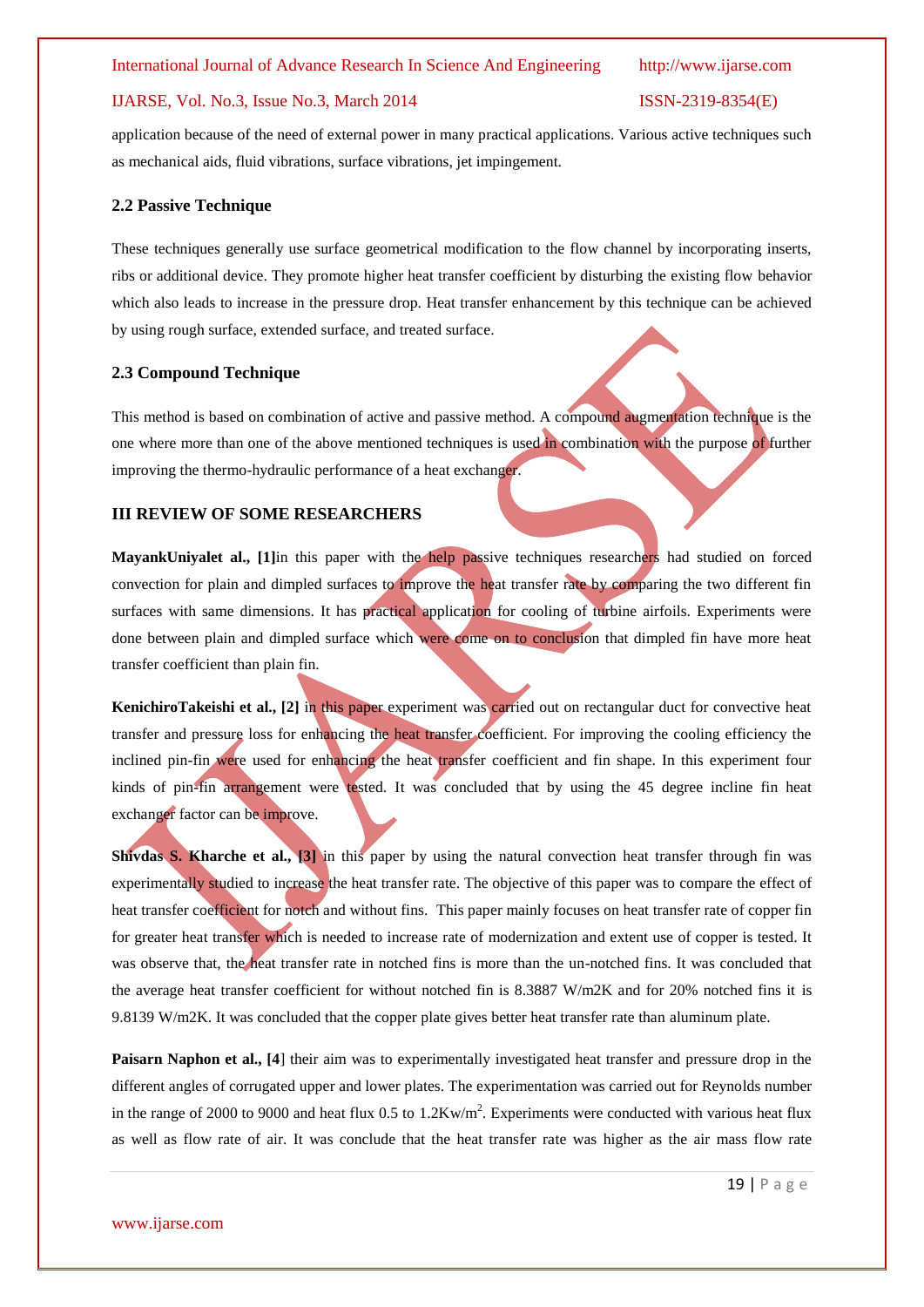# IJARSE, Vol. No.3, Issue No.3, March 2014 ISSN-2319-8354(E)

increases. Heat transfer obtained with the corrugated channel was3.5 times higher than smooth channel, and pressure drop was 5 to 6 times greater than smooth channel.

**S. Liu et al., [5]** this paper reviews experimentally and numerically studies of passive method such as twisted tape, wire coil, swirl generator and ribs etc., to enhance the thermal efficiency in heat exchanger. Researcher had studied in detail about the twisted tape, wire coil, baffles, inserts and ribs. They conclude that, twisted tape inserts perform better in laminar flow. Wire coil inserts gives better performance than the other inserts. Ribs, conical nozzle were more efficient in turbulent than laminar flow.

**P. Eiamsa-ard et al., [6]** studied the heat transfer enhancement and friction factor in the tubes inserted with rectangular-winged twisted-tapes as working fluid water. The wing-depth ratio was varied from 0.1 to 0.3 while the tape twist ratio was kept constant at  $y/W = 4$ . Twisted tapes were used as swirl generators. Experiments were held at uniform heat flux condition for Reynolds number between 5500 and 20,200. In this experiment the modified twisted tapes used with rectangular-wings and alternate-axes. Effects of the wing depth ratio (d/W= 0.1, 0.2 and 0.3) on the heat transfer, pressure drop and thermal performance factor characteristics were also examined. It was conclude that, the proper design of the twisted tapes provides an increased heat transfer rate with a reasonable pressure drop and the use of rectangular winged twisted-tapes is more promising than the use of twistedtapes with alternate axis for energy saving purpose. In comparison with experimental data, the heat transfer rate in the heat exchanger tube can be enhanced by insertion of rectangular winged twisted tapes. Experimentally readings shows that, the thermal performance factors of the tubes equipped with rectangular winged twisted tapes considerably increase with decreasing Reynolds number and increasing wing-depth ratio.

Giovanni Tanda et al [7] researchers had studied heat transfer in rectangular channel with transverse and Vshaped broken ribs. Experiment was conducted with uniform heat flux and ribs having rectangular or square section as a working fluid air. In this paper continuous and broken ribs were also considered. In this V- shaped ribs with an angle 45<sup>0</sup> and 60<sup>0</sup> are taken for comparing, and to observewhich one is better performing. It was found that, a transverse broken rib gives higher heat transfer augmentation under same mass flow rate. Broken or  $60^{\circ}$  V- shaped ribs give higher heat transfer coefficient.

**SooWhanAhn et al., [8] researcher investigated the heat transfer and friction factor characteristics inside a** rectangular duct. One side roughed with five different shape of rectangular duct. In this study, the effects of rib shape geometries as well as Reynolds numbers were examined. The rib height-to-duct hydraulic diameter, pitchto-height ratio, and aspect ratio of channel width to height are fixed at e/De*=*0.0476, P/e=8*,* and W/H*=*2.33. They used five different shape of rib such as square, triangular, circular, arc and semicircular, these ribs were sequentially installed on bottom wall of duct. Heat transfer coefficient and centerline friction factors on the bottom ribbed wall were measured. In this experiment, Reynolds number was varied between 10,000 and 70,000. It was found that, the square rib have highest value of friction factor, while triangular type of rib have a substantially higher heat transfer performance than any other one.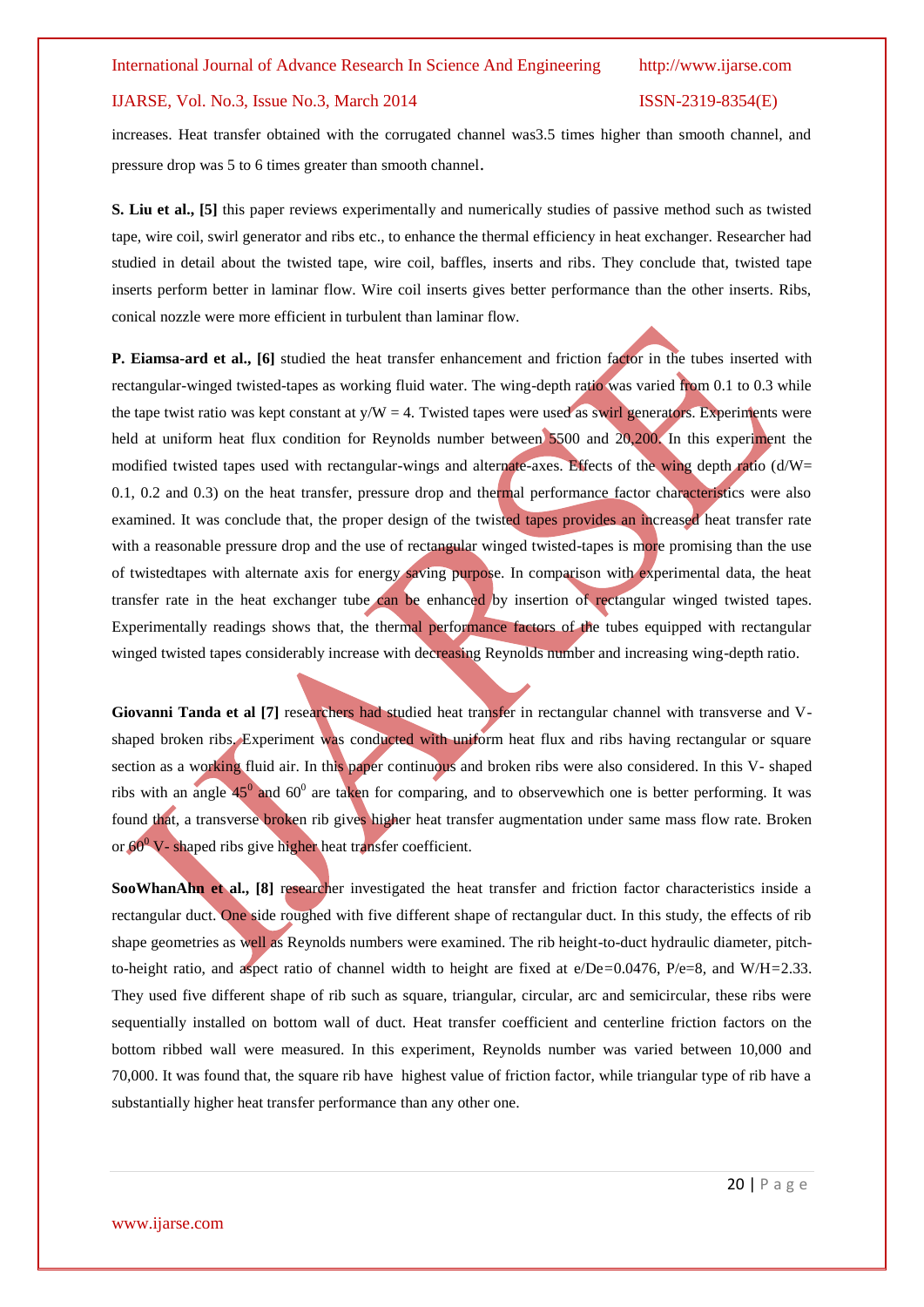# IJARSE, Vol. No.3, Issue No.3, March 2014 ISSN-2319-8354(E)

**MonsakPimsarn et al., [9]** in this paper the researcher investigated heat transfer in rectangular duct with Z shaped ribs. These ribs were set on the rectangular duct at 30°, 45° and 60° and flat rib was set at 90° relative to the air flow direction. They observed that, Ribs and fins improved heat transfer rate, but there was high friction head loss also, the ribs and fins obstructed the fluid flow and increased friction loss. These types of ribs created turbulence flow, vortex flow and impinging on heat transfer surface for increasing thermal performance. This paper focused on the development of Z- shaped rib for varying angle with three values ( $\alpha$ = 30°, 45° and 60°).Experimental trial were performed in turbulent channel flows in a range of Reynolds number from 5000 - 23,000. The constant heat flux was provided to top surface only, and air is used as fluid flow. It was found that, the 45° Z-ribs can increase thermal efficiency which is more than that of smooth channel. It was observed that, the Nusselt number tends to increase with increasing Reynolds number. The  $60^{\circ}$  Z-shaped rib provided highest increase in heat transfer enhancement.

**Prashanta Dutta et al., [10]**in these study researchersinvestigated the local heat transfer characteristics and the associated frictional head loss in a rectangular channel with inclined solid and perforated baffles. Combination of two baffles of same overall size was used in this experiment. Solid and perforated baffles of same overall size were studied. The leading edges of the baffle plates are kept sharp to reduce the flow disturbance by the protruding edge. The upstream baffle was attached to the top heated surface. Position and shape of other baffle are varied for enhanced heat transfer. Reynolds number for this experimental study is varied between 12,000 and 41,000. The heat transfer coefficient calculations were done on the heated top surface, while the bottom and side surfaces are unheated. In comparison with experimental data, it was found that, the overall heat transfer coefficient is much higher with two inclined baffles than that with a single baffle. For two inclined baffle the frictional head loss is much higher than that for a single baffle arrangement.

# **IV CONCLUSION**

From this review, various ways of enhancing the Heat transfer rate by generating the swirl flow of various surfaces such as surface roughness, flat and wavy endwall, corrugated surface, ribs. The most efficient way to dissipate the heat effectively is by improving the surface roughness and use of Ribs. This can be done by using different surface as we can increase in different applications.

# **REFERENCES**

- [1] Mayank Uniyal, Anirudh Gupta, "Experimental And Numerical Study On Forced Convenction For Plained And Dimpled Surface In A Long Triangular Fin Bar", International Journal of Engineering Research & Technology (IJERT) ISSN: 2278-0181.
- [2] Kenichiro Takeishiet,Yoshiaki Miyake,Yusuke Motoda,Yutaka Oda, "Convective Heat Transfer and Pressure Loss in Rectangular Ducts With Inclined Pin-Fin on a Wavy Endwall", Journal of Engineering for Gas Turbines and Power.